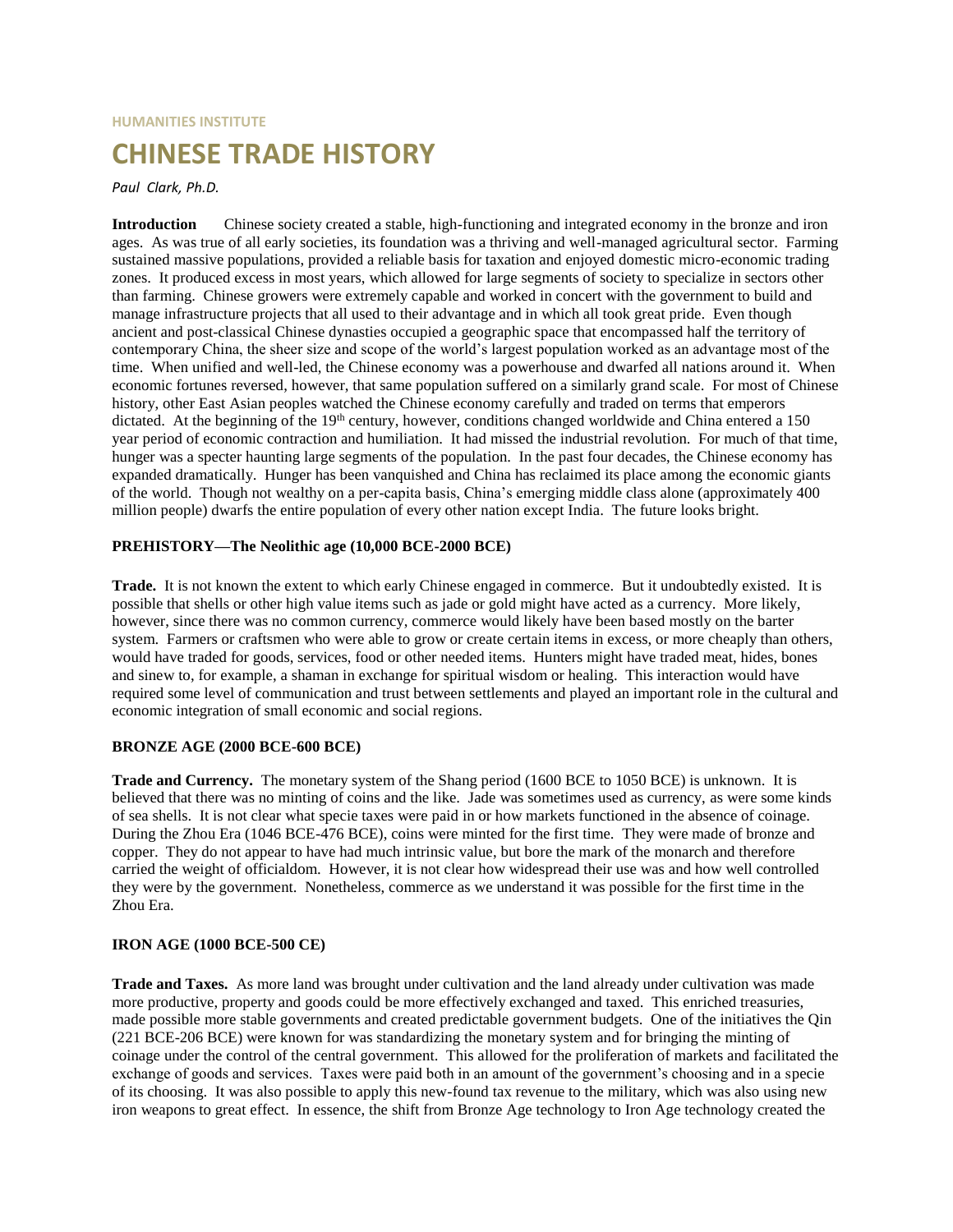conditions which made possible the unification of China. It also led to some of the greatest bloodshed known to man at that time.

## **POST-CLASSICAL PERIOD (500 CE-1500 CE)**

**Trade.** . Though China is known historically for its macro-economic regions, the Grand Canal made possible for the first time the transportation of bulk goods from the densely populated regions of the south to the more sparsely populated regions of the north. This created a functioning, national economy. Rice and other food stuffs, in particular, are well known for being transported in bulk along the Grand Canal.

**The Pax Mongolica.** The above mentioned initiatives were all labor intensive and required constant monitoring. Law and order, stability and peace, above all, were required to maintain an effective nationwide economy. When this period of relative peace came to an end with the Mongol invasions, the economy of north China disintegrated. Tens of millions of people in the north were removed from the work force and the population collapsed. Of course, the Silk Road thrived under the Mongols. For the first time in history, it was possible for someone with permission from one of the Mongol monarchs to travel without harassment from Beijing all the way through Persia to Europe and back. Silk, porcelain and tea were particularly valued commodities in Europe. Marco Polo from Venice and others such as the historian Rashid Al Din are well known for having made the trip. Of course, the Pax Mongolica was relatively short lived and came at a tremendous cost. Domestically, the Mongols ruled China after the conquest using many of the same Confucian elites who has served the Song (960-1279) and so, after the recovery, maintained the economy at a diminished, but sufficient level.

**Economic Recovery under the Ming.** When the Ming came to power after the ouster of the Mongols in 1368, the economy of China returned to its traditional boundaries. The Silk Road was no longer safe and freely accessible. The economy in China, though smaller, continued to thrive. Agriculture existed much as it always had. Peasants worked the land, some as free-holders, others tied to the land as something like serfs. In the devastated and depopulated areas of the north, the first Ming emperors provided incentives for peasants to resettle and return land to cultivation. Road and canals were rebuilt and irrigation projects were again prioritized. For a century or so, the economy of Ming China grew dramatically. China prospered.

# **EARLY MODERN PERIOD (1500-1800 CE)**

**Trade.** With increased specialization came advances in commerce and industry. The late Ming and Qing periods are well known for the creation of guilds for non-agricultural products. Guilds oversaw the supply of goods to make sure that the market was neither flooded nor without goods to sell. Guilds also dispersed and protected trade secrets and provided guidance on the training of apprentices and the like. Artisans and skilled craftsmen, in particular, mentored apprentices for many years until they had developed sufficient expertise. Certain areas of the Chinese economy in the early modern era were particularly well-known for the production of export items. Among them were silk and porcelain producers. Tea was also produced for export. But it was silk and porcelain that distinguished Chinese commerce. Indeed, fine porcelain in the early modern era so dominated the world market, to say nothing of the domestic market, that in much of the western world, it is still simply called "china." In addition to it being of very high quality, it was also produced in vast quantities.

**Self-Sufficiency.** The Chinese economy was largely self-contained. Virtually all of the items needed for consumption by the Chinese: food, energy, raw materials, pharmaceuticals, clothing, building supplies and the like were produced domestically. The importation of goods from abroad was largely unnecessary. (Foreign ideas were equally unwelcome.) It is because of international commerce that China began to encounter a group of people who had heretofore been known to them, but who had not really been very important or influential: Europeans. Because the Chinese exported so many goods and products but imported virtually nothing, the Europeans began to become concerned about the imbalance of trade. Chinese merchants demanded payment in silver, the specie in which one paid tax, and when denominated, the unit of currency. Silver therefore began to be in short supply in other parts of the world. The Europeans wanted to parley with Chinese representatives, but the Chinese were totally uninterested. This set off a series of diplomatic rows which left the Europeans seething for decades. In a well-known exchange between the Emperor Qianlong and King George III (1738-1820) of Great Britain, Qianlong rebuffed the British request to trade by saying "I set no value on objects strange or ingenious and have no use for your country's manufactures."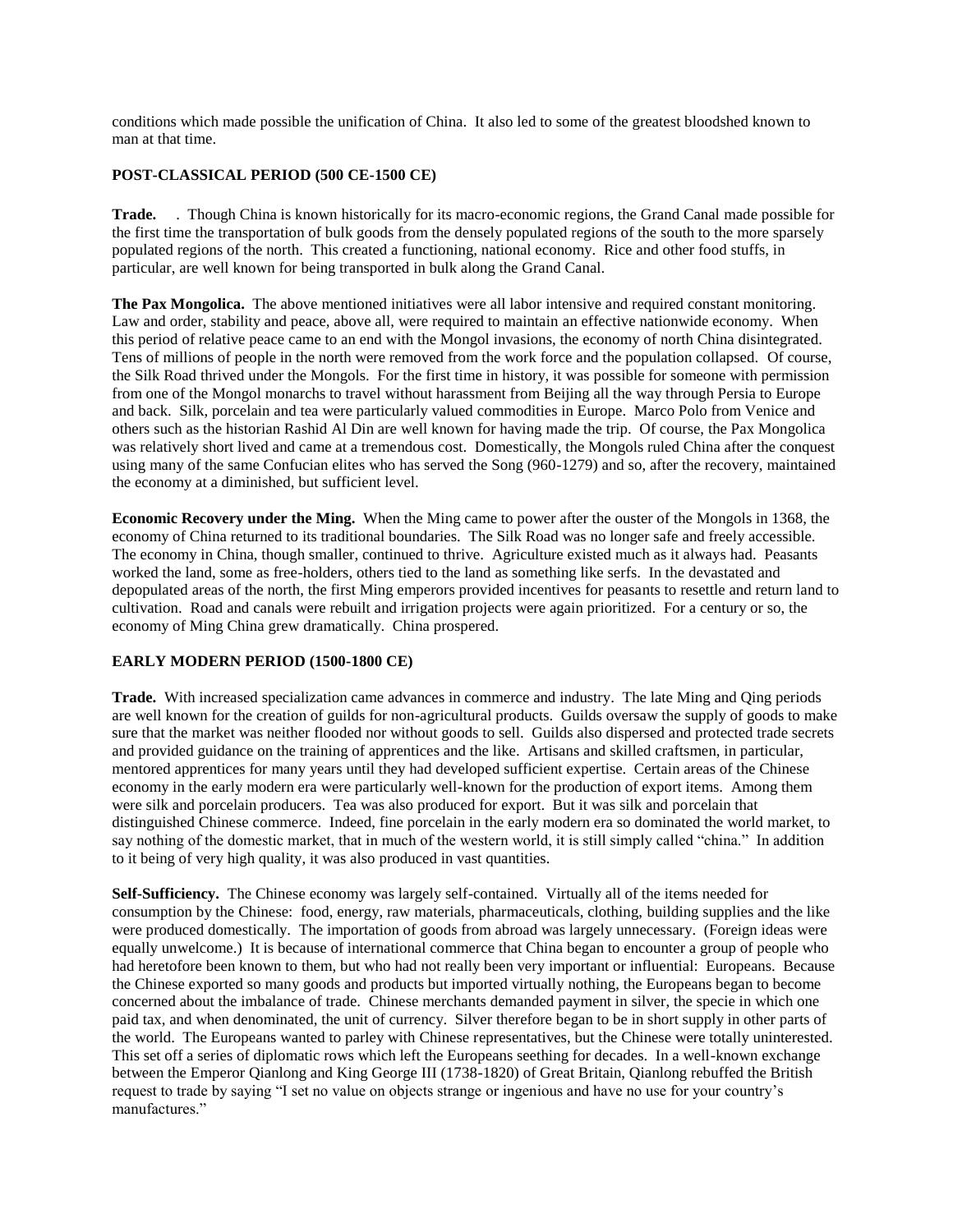#### **The 19th CENTURY**

**Trade and Economic Trouble.** The Chinese commercial economy in the 19<sup>th</sup> century suffered one setback after another. There was a problem with the outflow of silver associated with the opium trade. Given that more and more Chinese were willing to pay westerners in silver to support their drug habit and because silver was the specie with which one paid the tax, scarcity and inflation in the Chinese economy became the norm in the years leading up to the Opium War (1839-1842). (Western economies also suffered from time to time from silver shocks in the 19<sup>th</sup> century.) Indeed, one of the reasons that the Emperor Daoguang (r. 1820-1850) gave for his campaign to suppress opium was the damage it did to the economy of south-east China. This disruption was hard on the imperial treasury and put a damper on macro-economic trade as well. The other great disruption in the commercial economy in 19<sup>th</sup> century China was the Taiping Rebellion. Roughly 1/3 of China was under the control of other political entities (Taiping or Nian) for more than a decade. The most expensive activity a government can engage in is war. When it is a civil war, the costs multiply exponentially because areas being destroyed are a part of the economy and are also at the same time not paying tax to the government. In the case of the Taiping Rebellion, the economic damage was so widespread that entire areas of the Yangtze River Valley did not recover for more than a generation. Given the extent of economic development and industrialization taking place in most of the western economies (and Japan) in the late 19th century, China experienced political instability and economic collapse at precisely the wrong time. China didn't just slowly fall behind other expanding, industrial economies, its fortunes were dramatically reversed in both real and comparative terms. By the turn of the 20<sup>th</sup> century, China was no longer the world's greatest power. Instead, it can best be described as a failed state, incapable of controlling or caring for its people. But it was on the cusp of even greater humiliations still. Dismemberment and a loss of sovereignty became a real possibility in the 20<sup>th</sup> century.

# **Early 20th CENTURY (1900-1950)**

**Trade.** If a nation is to have a fully functioning, integrated economy, certain conditions must exist. There must be a strong, effective government capable of creating and environment of predictability. The government must have a monopoly on violence and the extraction of revenue. There must be a common currency, access to capital and relative peace and calm in the realm. Finally, the population must be willing to accept these conditions. These things were not in evidence for most of the first half of the 20<sup>th</sup> century in China. In the warlord era, China was divided into areas controlled by local or regional strongmen. Trade between the various areas, although possible, was problematic. Nonetheless, the macro-economic zones which had characterized the Qing Era (1644-1912) and which had emerged organically during the long period of peace began to fragment in the early  $20<sup>th</sup>$  century. It became difficult to transport goods between regional areas because of problems with the transportation infrastructure and because the space between warlord-held territories often teemed bandits and rebels. And since there was no national currency, an economy based on a barter system emerged. This placed serious restrictions on the flow of capital. In short, it was possible to buy and sell goods within small, micro-economic zones—in the big cities and the like. But a national economy did not exist until the Guomindang sought to create one in the late 1920s and early 1930s. And, of course, even this ceased to exist during the war with Japan. It is also safe to say that there was extremely limited large-scale industrial development outside of the major population centers and very little domestic capital one could draw upon if one wanted to open a factory or to develop a manufacturing concern. Cottage industries were widespread, and of course, foreigners operated industrial concerns in the concession areas. When the civil war between the CCP and Guomindang ended in 1949, the CCP surveyed an economic landscape scarred by decades of war, destruction and neglect. The economic road ahead would be long, difficult and bumpy. Tens of millions of Chinese would die of starvation, malnutrition and other privations before the economy would begin to supply the goods and services needed by the population.

### **Late 20th Century (1950-1999)**

**Trade and Economic Liberalization.** When Deng Xiaoping (1904-1997) emerged to be the paramount leader of China in 1978, he took stock of the economic situation and was not particularly pleased to see that most of Mao's attempts at social and economic engineering had not produced the desired effects. China, though an increasingly industrialized nation, was still considered to have a "developing" economy. There were pockets of extreme poverty